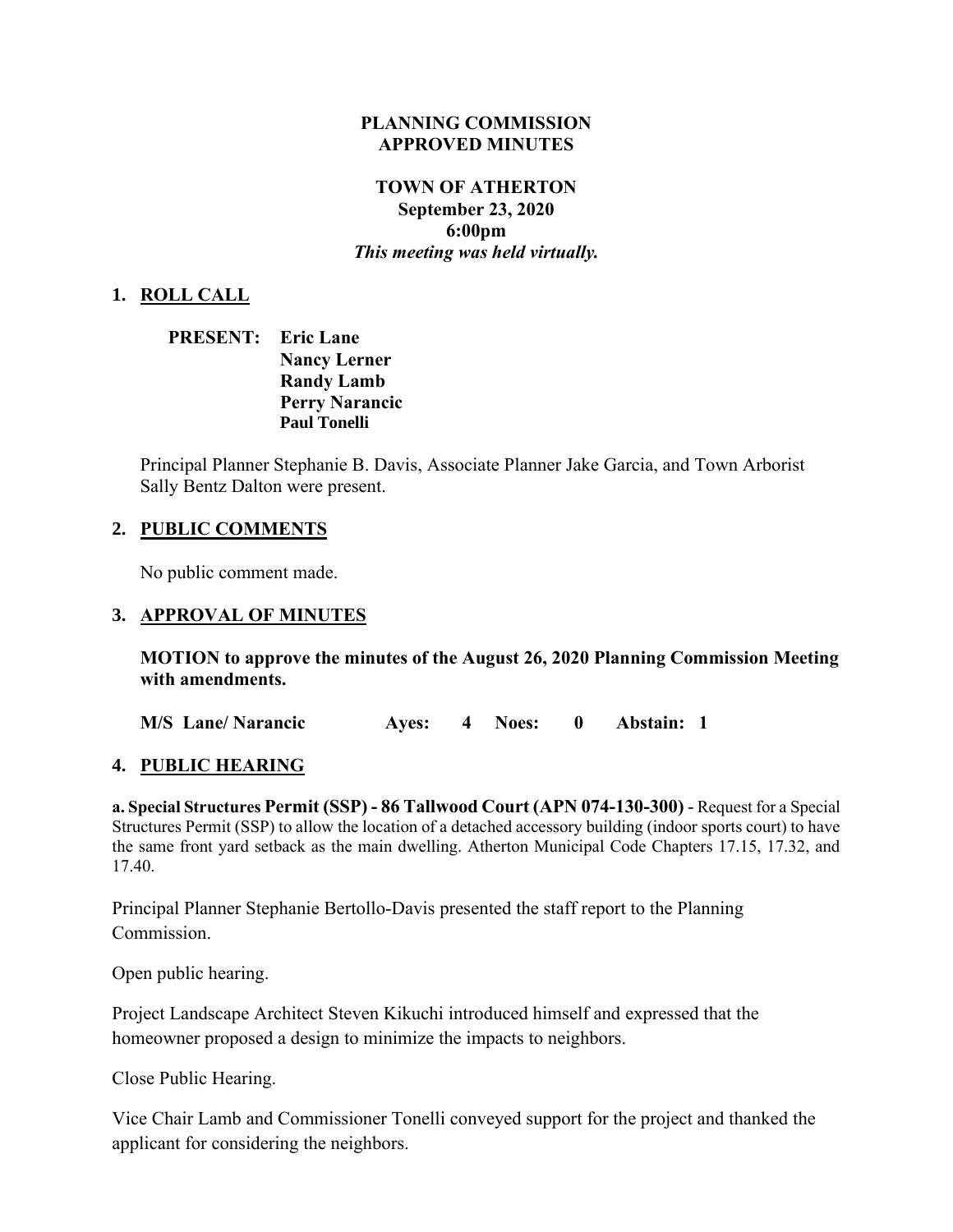Commissioner Lerner indicated she had no comments.

Chair Lane conveyed support for the project.

**Motion to approve the Special Structures Permit (SSP) at 86 Tallwood Court based on the findings and subject to the conditions listed in the draft Special Structures Permit to allow the location of a detached accessory building (an indoor sports court) to have the same front yard setback as the main dwelling.**

**M/S Tonelli/ Lamb Ayes: 5 Noes: 0 Absent: 0**

**b. Heritage Tree Removal (HTR) Permit – 135 Selby Linda Vista Avenue (APN 070-142- 100**) – Request for a Heritage Tree Removal (HTR) permit to allow for the removal of one (1) heritage Canary Pine tree. Atherton Municipal Code Chapter 8.10.

Principal Planner Stephanie Bertollo-Davis presented the staff report to the Planning **Commission** 

Due to technical difficulties, Stephanie Bertollo-Davis presented the staff report to the Planning Commission once more.

Open Public Hearing.

Homeowner and project applicant Edwin Ullman introduced himself and explained reasoning for the proposed tree removal and further explained reasoning for requesting an exemption from the replanting plan citing the already dense on-site vegetation, fire risk, aesthetics and property maintenance.

Closed Public Hearing

Chair Lane walked through photos taken on site demonstrating the existing conditions.

Chair Lane further expressed that he believes the property is adequately planted and that replanting does not seem necessary, he asked Town staff what options there were for determining an exception to the replanting requirement.

Town Arborist Sally Bentz Dalton and Principal Planner Stephanie B. Davis highlighted the Heritage Tree Ordinance and indicated that the Planning Commission has the discretion to require replanting requirements.

Principal Planner Stephanie B. Davis further explained criteria for making a determination on the tree removal and an exception to the replanting plan.

Commissioner Tonelli emphasized that good forestry practices criterion is applicable for consideration of allowing an exception for the replanting requirements.

All Commissioner's agreed.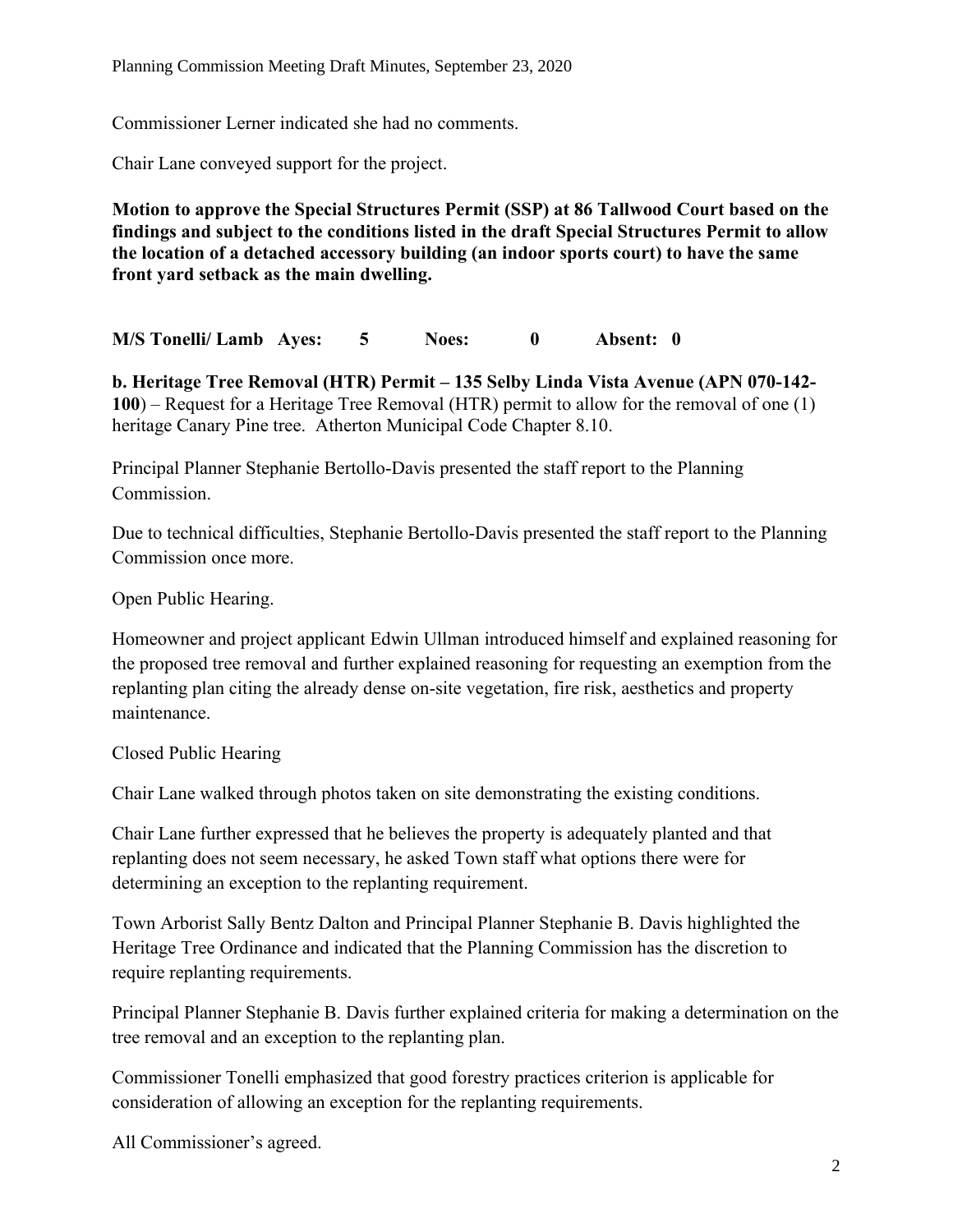Commissioner Tonelli further indicated that this is a unique site which replanting would not be a benefit and therefore would not be creating a precedent for sites which do not have the same or similar circumstances that may request an exception to the replanting requirements.

**Motion to approve the Heritage Tree Removal (HTR) Permit to allow for the removal of one heritage Canary Pine tree and subject to the amended draft conditions listed in the Heritage Removal Permit (HTR) Certificate which strike conditions #2 and #3.**

**M/S Lerner/ Tonelli Ayes: 5 Noes: 0 Absent: 0**

# **5. STAFF REPORTS**

a. Tree Protection Zone (TPZ) exceptions -Summary of process and guidelines.

Principal Planner Stephanie B. Davis presented the memo.

Chair Lane emphasized that the Commission desired specific criteria to consider for the Tree Protection Zone (TPZ) Exception.

Commissioner Narancic thanked staff for the report and highlighted that the there is a lack of fair criteria for considering the TPZ exception. He expressed that an amendment to the TPZ exception should be drafted so that expected criteria is more clearly identified.

Commissioner Narancic was appointed to work with Staff to draft an amendment to the Tree Protection Zone Exception to include specific criteria.

b. Staff provided an update on the City Council consideration to the ADU Ordinance amendments from the September 16, 2020 City Council Meeting.

c. The next regularly scheduled meeting is set for October 28, 2020.

## **6. COMMISSIONERS REPORTS**

Vice Chair Lamb had brought up the concerns raised by residences regarding noise complaints from neighbors.

Town Staff responded by informing the Commission that Town Code Enforcement is entirely complaint based and therefore will follow up on complaints reported to them.

# **7. ADJOURN**

The meeting was adjourned 7:29 PM

Respectfully Submitted:

*/s/Stephanie B.-Davis*